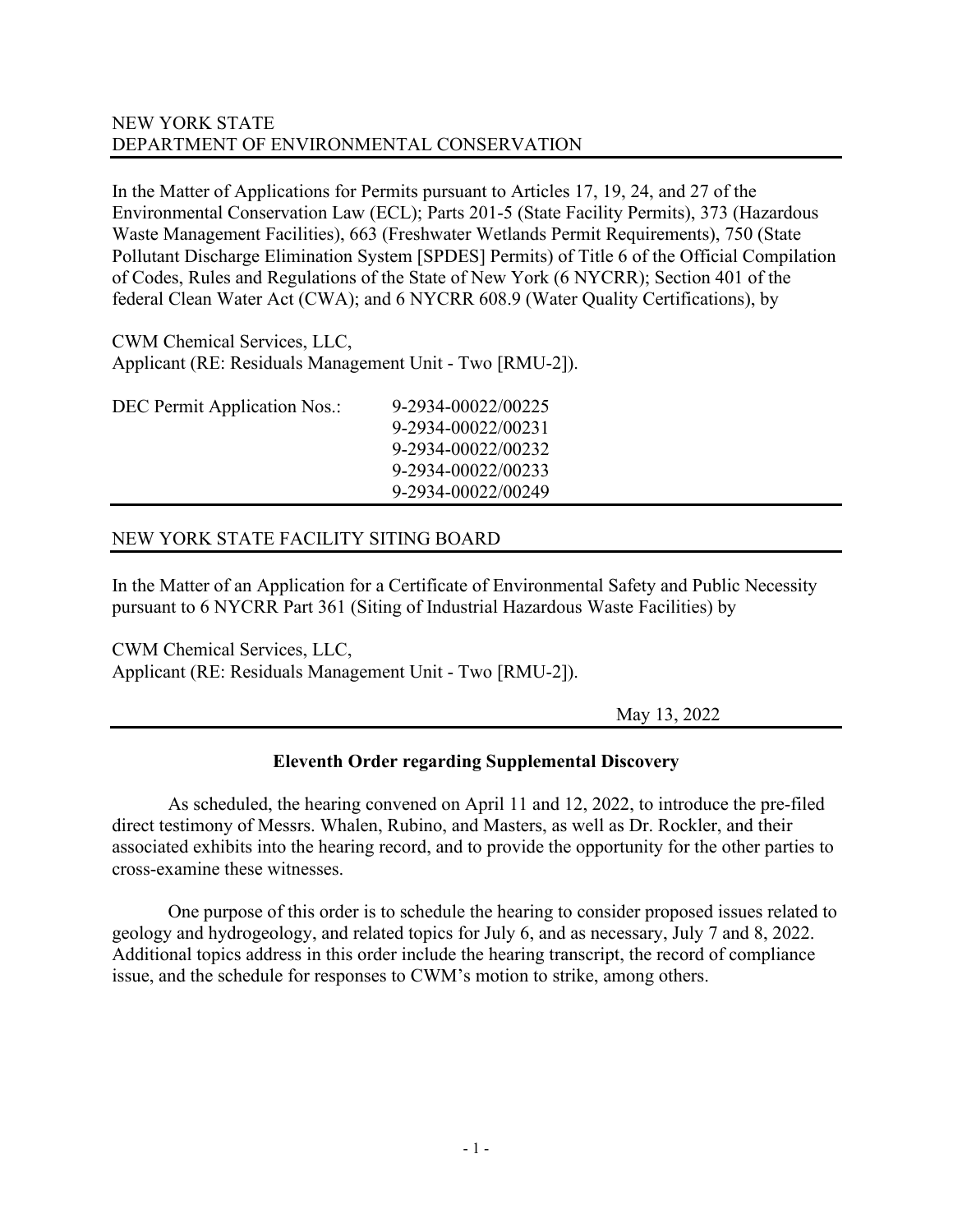### I. Geology and Hydrogeology

In an email dated April 14, 2022, I inquired about the parties' availability on July 6, 7, and 8, 2022, to reconvene the hearing to consider proposed issues related to geology and hydrogeology. I received timely responses from all the parties' representatives confirming their respective availability and that of their witnesses on these dates. Accordingly, the hearing will reconvene on July 6, 2022, and as necessary will continue on July 7, and 8, 2022. The proceedings will be conducted virtually using as a Webex Event, similar to the April 11 and 12,  $2022$  session.<sup>[1](#page-1-0)</sup>

By June 10, 2022, I request that the parties provide me with an email address for their respective witnesses. Subsequently, the parties and the witnesses will receive invitations, as panelist, for the July 6, 7, and 8, 2022, sessions. There will be a separate invitation for each day. Please accept all three invitations.

I request that Mr. Kuhn reserve a stenographer for the hearings scheduled for July 6, 7, and 8, 2022. Please provide me with the contact information including an email address for the stenographer, when the information becomes available.

#### II. Department Staff's Witness

With a cover letter dated January 14, 2022, Ms. Mucha provided 13 hard copies of the pre-filed direct testimony and related exhibits of Steven Moeller and James Sacco. In an email dated April 25, 2022, Ms. Mucha advised that Department staff would need to substitute Peter Grasso for James Sacco because Mr. Sacco is retiring from State service. Ms. Mucha advised that any revisions to the pre-filed direct testimony would relate to Mr. Grasso's work credentials and employment status.

Department staff shall provide a revised version of the pre-filed direct testimony, which substitutes Mr. Grasso for Mr. Sacco. Rather than providing 13 hard copies, as previously directed, Department staff may provide me with one electronic copy. I understand that the only exhibit initially filed with Mr. Sacco's pre-filed direct testimony dated January 14, 2022 was a copy of his résumé. I understand further that the forthcoming revision will include a copy of Mr. Grasso's résumé. If my understand of these circumstances is not correct, please advise.

I request that Department staff circulate the revised pre-filed testimony and the related exhibit to the parties and me by Friday, June 10, 2022.

<span id="page-1-0"></span><sup>1</sup> According to the CDC website, COVID-19 Community Levels for Erie and Niagara Counties are "high" (*see* [https://www.cdc.gov/coronavirus/2019-ncov/science/community-levels.html#anchor\\_82254](https://www.cdc.gov/coronavirus/2019-ncov/science/community-levels.html#anchor_82254) [accessed May 13, 2022]).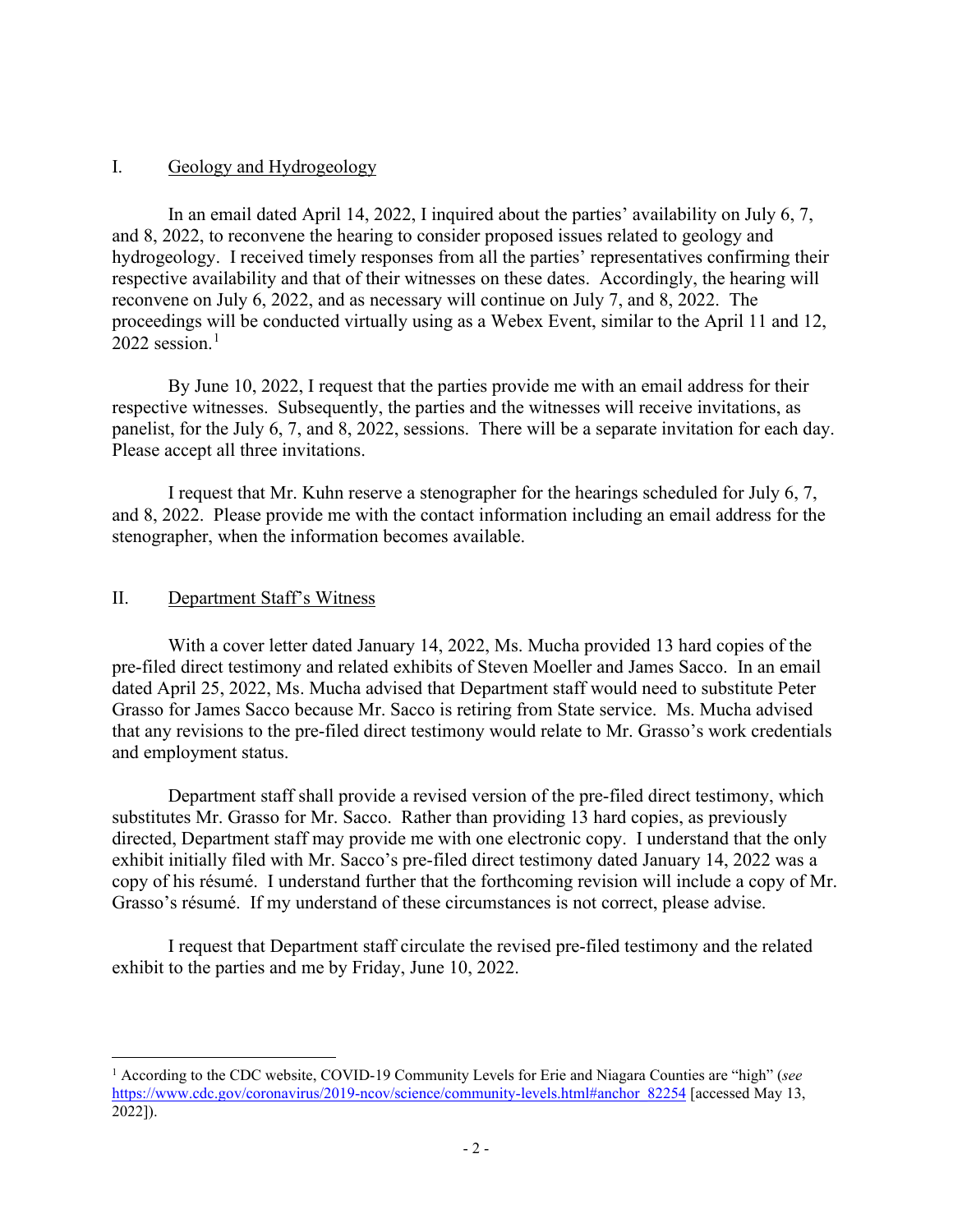### III. Corrected Pre-filed Testimony for the Stenographer

With an email dated April 15, 2022, I circulated scanned copies of the pre-filed direct testimony of Dr. Rockler, and Messrs. Rubino, Whalen, and Masters to the parties. On these scanned copies, I added the corrections discussed during the testimony of these witnesses at the April 11, 2022, hearing session. In the April 15, 2022 email, I provided until April 21, 2022 for the parties to identify any concerns or objections about the corrections. In addition, the parties had the opportunity to reply to any concerns or objections by April 28, 2022.

I received responses from Mr. Kuhn and Ms. Witryol. As requested, Mr. Kuhn provided the contact information for the stenographer in an email dated April 18, 2022.

In her email dated April 18, 2022, Ms. Witryol noted that my April 15, 2022, did not include any exhibits, other than Dr. Rockler's Exhibit 4B. Ms. Wityrol inquired about how exhibit corrections will be addressed. Each witness described the corrections to the exhibits associated with the witness's pre-filed direct testimony, during the April 11, 2022, hearing session. The corrections were not extensive. Therefore, copies of corrected exhibits do not need to be circulated.

In an email dated April [2](#page-2-0)1, 2022,<sup>2</sup> Ms. Witryol said there no changes to the corrections associated with the pre-filed direct testimony of Messrs. Whalen, Rubino, and Masters. With respect to Dr. Rockler's pre-filed direct testimony, Ms. Witryol explained that she added some marginal notes to clarify the hand-written corrections.

No other parties objected to Ms. Witryol's proposed changes. Therefore, with respect to Dr. Rockler's pre-filed direct testimony, I adopt the proposed changes at page 5, line 18; page 8, line 2; page 9, line 11; page 10, line 2; page 11, line 29; and page 13, lines 21-22. I decline to adopt the proposed change at page 6, line 36. In the April 21, 2022, email, Ms. Wityrol said that none of the notes corrected statements that Dr. Rockler missed during his testimony. However, the note associated with the proposed change on page 6, line 36 expressly states:

The reference was not corrected during the corrections procedure. If corrected, it would read 'Office of the New York State Comptroller.'

With an email dated May 10, 2022, I provided the stenographic firm with the corrected copies of the pre-filed direct testimony of Messrs. Whalen, Rubino, Masters and Dr. Rockler. I will circulate this email to the parties separately.

<span id="page-2-0"></span><sup>2</sup> In her response to my April 15, 2022, email, Ms. Witryol noted that I had neglected to include Mr. Abraham in the distribution of the original April 15, 2022, email. Fortunately, Ms. Witryol's April 14, 2022, response included Mr. Abraham. I apologize for any confusion this may have created. If Mr. Abraham wishes to comment, he may do so upon receipt of this order.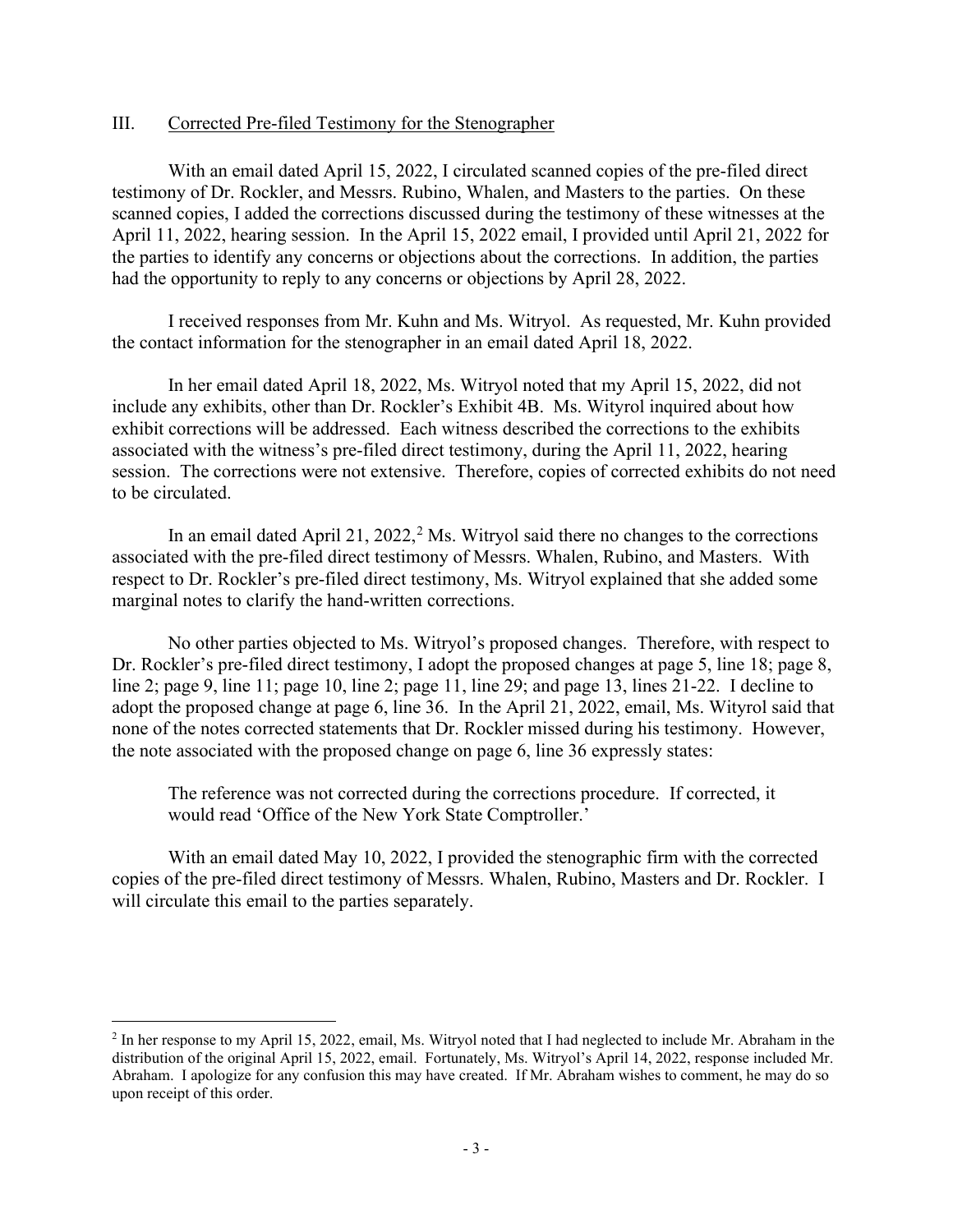### IV. Rockler Exhibit 4

With an email to the parties dated April 15, 2022, I circulated a marked-up copy of Dr. Rockler's Exhibit 4B based on this witness's testimony at the April 11, 2022, hearing session. In the April 15, 2022, email, I explained that the original would be identified in the hearing record as Exhibit 4B-1. I authorized the witness to prepare a revised document that would be identified as Rockler Exhibit 4B-2, consistent with his testimony of April 11, 2022.

To date, I have not received a revised copy of Dr. Rockler's Exhibit 4B. If Ms. Wityrol wants to have a revised copy of Dr. Rockler's Exhibit 4B in the evidentiary hearing record, please circulate a copy within 10 calendar days from the date of this order. Otherwise, the marked-up copy circulated with the April 15, 2022, email will be identified as Rockler Exhibit 4B-2 in the evidentiary record.

## V. Record of Compliance

With an email from Mr. Kuhn dated April 10, 2022, CWM circulated copies of the record of compliance tables described on page 75 of the December 22, 2015, issues ruling.<sup>[3](#page-3-0)</sup> During the April 12, 2022, hearing session, I acknowledged receipt of the tables circulated with Mr. Kuhn's April 10, 2022, email. I explained that I wanted to search the file to determine whether, CWM's previous counsel, Daniel Darragh, had submitted anything responsive to the directive in the December 22, 2015, issues ruling. In addition, I said that I wanted to determine the status of any appeals from my rulings with respect to the record of compliance issue.

Upon review of the files, I found an email from Mr. Darragh dated May 13, 2016, which included a set of compliance tables. I will circulate Mr. Darragh's May 13, 2016, email and attachments to the parties via email. Upon review of the May 13, 2016, email and attached documents, CWM's current counsel should advise about the status of the tables circulated with Mr. Kuhn's April 10, 2022, email.

With respect to the status of any appeals, a review of the Deputy Commissioner's First Interim Decision shows that appeals from the December 22, 2015, issues ruling were duly considered. The Deputy Commissioner affirmed the December 22, 2015, rulings related to the record of compliance issue, and denied RRG's appeal, and Ms. Witryol's appeal (*see* First Interim Decision dated June 23, 2021, at 12-14).

The February 14, 2019, Supplemental Rulings (at 27) also considered the record of compliance issue, but did not modify the ruling as originally framed in the December 22, 2015, issues ruling. The Facility Siting Board duly considered appeals from the February 14, 2019, supplemental rulings in the Ruling and Third Interim Decision dated September 4, 2019. In the First Interim Decision dated June 23, 2021 (at 2, n. 2), the Deputy Commissioner states,

<span id="page-3-0"></span><sup>3</sup> *See also* Supplemental Rulings dated February 14, 2019, at 27.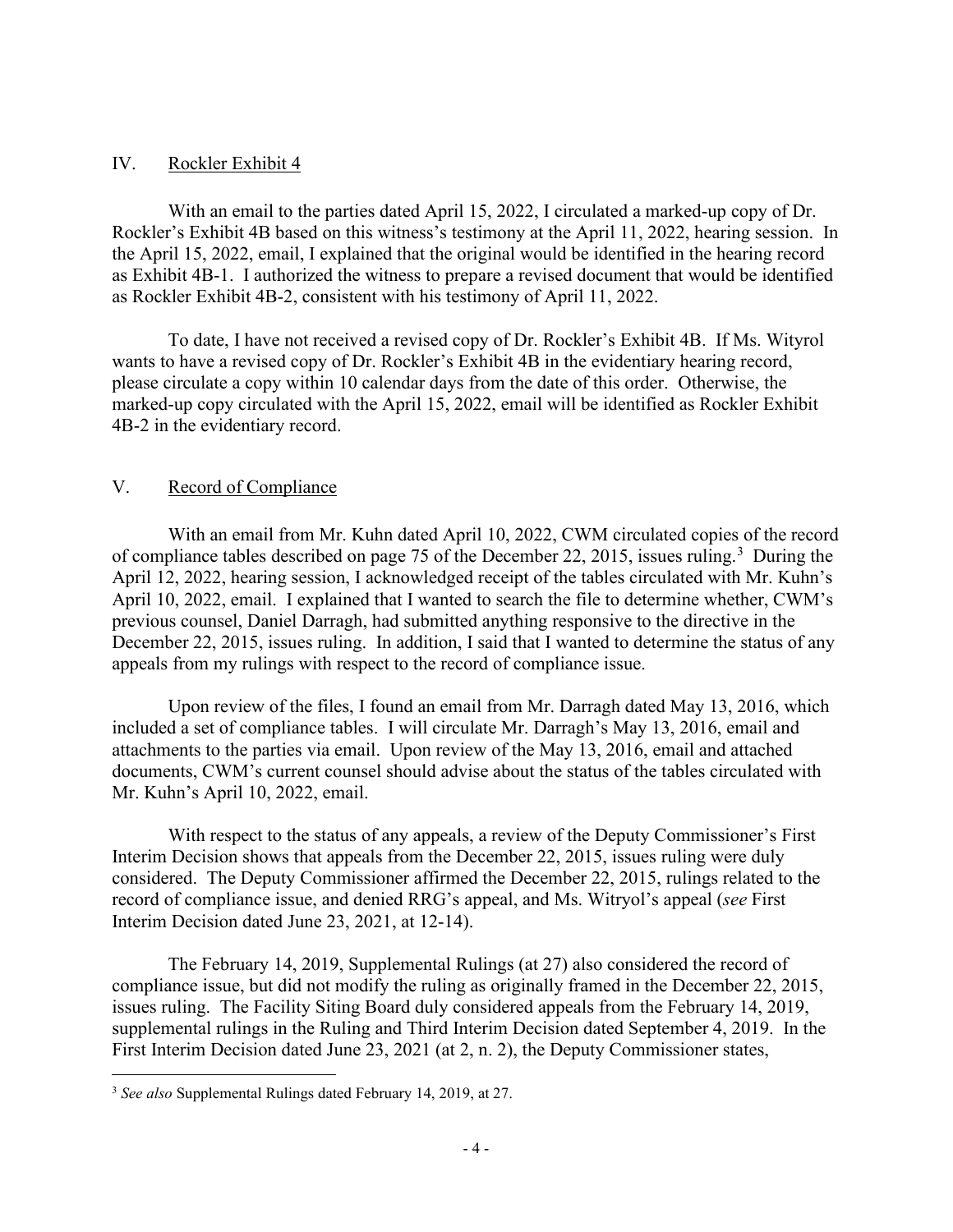however, that appeals from the February 14, 2019, supplemental rulings will be considered in the second interim decision, which is pending.

Nevertheless, a review of the appeals filed by the intervening parties shows that no party appealed from the rulings that addressed Section 6 of Ms. Witryol's supplemental petition dated May 2, 2018 (at 3[4](#page-4-0)-40).<sup>4</sup> With no appeal pending from the February 14, 2019 supplemental rulings (at 27), the scope of the record of compliance issue, as originally framed in the December 2015 ruling (at 73-76, 80-81) is not at issue. Given these circumstances, CWM may finalize the record of compliance tables described on page 75 of the December 22, 2015, issues ruling. Subsequently, the parties will have the opportunity to develop the hearing record about this topic consistent with the procedure outlined in the December 22, 2015, issues ruling at pages 76, and 80-81.

### VI. CWM's Motion to Strike

With a cover letter from Mr. Kuhn dated May  $6, 2022, 5$  $6, 2022, 5$  CWM moved to strike the February 24, 2020, pre-filed direct testimony of Kenneth Acks, and related portions of Dr. Rockler's February 27, 2020, pre-filed direct testimony. CWM's motion papers consist of the following: (1) CWM's motion to strike dated May 6, 2022; (2) an affirmation by Mr. Kuhn dated May 6, 2022, with Exhibits A through C; and (3) an affidavit by Louis L. Wilde, Ph.D., sworn to May 6, 2022, with Exhibits A through D.

Exhibit A to Mr. Kuhn's May 6, 2022 affirmation is a copy of CWM's document demands dated June 8, 2021, served upon counsel for RRG. Exhibit B is a copy of a cover letter dated February 10, 2022, from RRG's counsel, and RRG's amended responses to CWM's June 8, 2021, document demands. Exhibit C is a copy of a cover letter dated March 4, 2022, from RRG's counsel, and additional responses to CWM document demands Nos. 2-32 (Acks) and 34- 42 (Rockler).

Exhibit A to Dr. Wilde's May 6, 2022, affidavit is a copy of his résumé. Exhibit B a copy of a map of northwestern New York. Exhibit C is a copy of a map titled, *MIS-Located Data Points – Example Area*. Exhibit D is a copy of a map titled, *MIS-Located Data Points – In Canada*. Exhibit E a three page table titled, *80 Records in 18 Groups with Identical Map Coordinates*.

After inquiring how much time RRG and Ms. Witryol would need to respond to CWM's motion, RRG's counsel advised by email dated May 12, 2022, that RRG and Ms. Wityrol would file responses by Friday, August 12, 2022.

<span id="page-4-0"></span><sup>4</sup> *See* Appeal of Buffalo Niagara Waterkeeper, filed March 29, 2019 with errata filed April 8, 2019; Appeal of Residents for Responsible Government, the Lewiston-Porter Central School District, and the Niagara County Farm Bureau, dated April 3, 2019; Appeal of Niagara County, the Town and Village of Lewiston, and the Village of Youngstown, dated April 4, 2019; and Appeal of Amy Witryol, dated April 5, 2019 with errata filed April 12, 2019.

<span id="page-4-1"></span><sup>5</sup> With an email dated May 6, 2022, Mr. Kuhn circulated electronic copies of CWM's motion papers. OHMS received a hard copy on May 10, 2022.